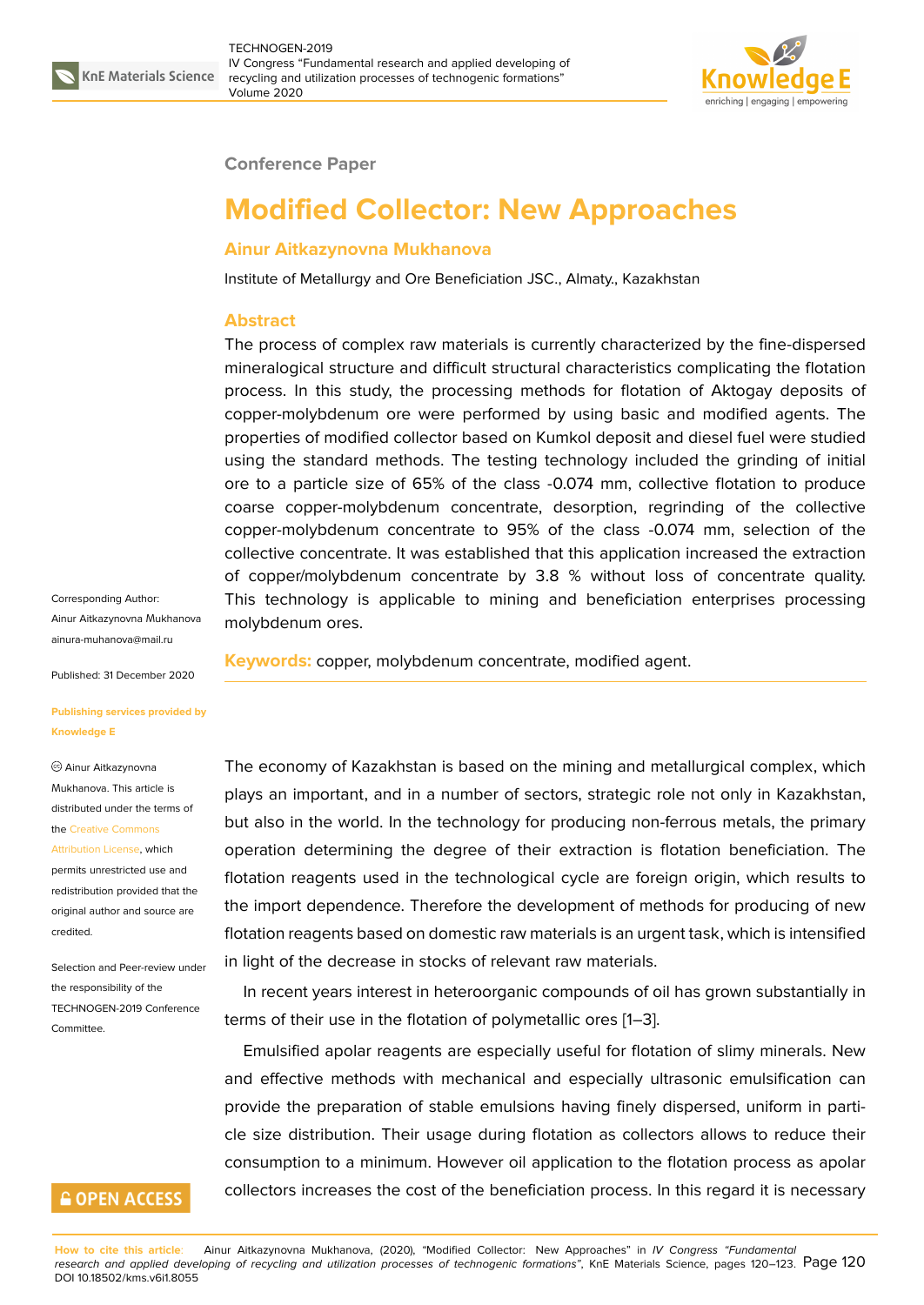to find more cheap organic compounds, and their adding to oil would reduce its consumption without compromising the quality of the flotation properties of the final composition. In preliminary studies we showed that such cheap organic compounds can be heating oil and diesel fuel.

Kumkol oils are light, low-sulfur, low-paraffin, and light-curing ores. According to Infared measurement spectra it was found that normal and isostructure paraffin structures prevail in the studied samples. The presence of naphthenic and aromatic structures is detected. These compounds are contained in significantly smaller quantities than paraffin. There is no carbonyl group, oil is not oxidized [4, 5].

The oil of the Kumkol deposit contains (sulfur compounds), natural emulsifiers and affecting the stability of emulsions obtained for flotation beneficiation.

According to the data of physical and chemical studies the [he](#page-3-2)[at](#page-3-3)ing oil contains mainly aliphatic hydrocarbons, and aromatics in a much smaller amount whereas aromatic compounds predominate in diesel fuel as compared to heating oil.

For further research diesel fuel and oil of the Kumkol deposit were selected and mixtures were prepared on their basis to obtain the flotation reagents (see table below).

Emulsions of apolar reagents were prepared as follows: 50 ml of water and 1 ml of the initial reagent were poured into a cylinder with a stopper. Vigorously mixed on an ultrasonic disperser "USDN-A1200T" company "NPP" Ukrrospribor ". It has been previously established that the optimal exposure time for ultrasound is 6 minutes. Immediately after receiving the emulsion, it was poured from a glass into a test tube to determine the time of separation into two phases. The experimental results are presented in table 1.

|   | $N2$ p/p Ratio of components              | Stratification<br>time, day |
|---|-------------------------------------------|-----------------------------|
|   | Modified Reagent 1: 1 (oil + diesel fuel) |                             |
| 2 | Modified Reagent 1: 2 (oil + diesel fuel) |                             |
| 3 | Modified Reagent 2: 1 (oil + diesel fuel) | 6                           |

TABLE 1: The experimental results of determining the stability of the emulsion

From the data obtained it is clear that the longest time for separation of the mixture is observed for emulsion No. 3, consisting of one part of diesel fuel and 2 parts of oil, i.e. this emulsion is the most stable. However, from the point of view of production, this period is quite long, mixture No. 1 is more acceptable. The mixture No. 2 is least stable.

The surface tension of emulsions based on a mixture of oil from the Kumkol deposit and diesel at different pH values was determined by the Wilhelmy method [5]. From the data obtained (see table below) it is evident that the surface tension of emulsions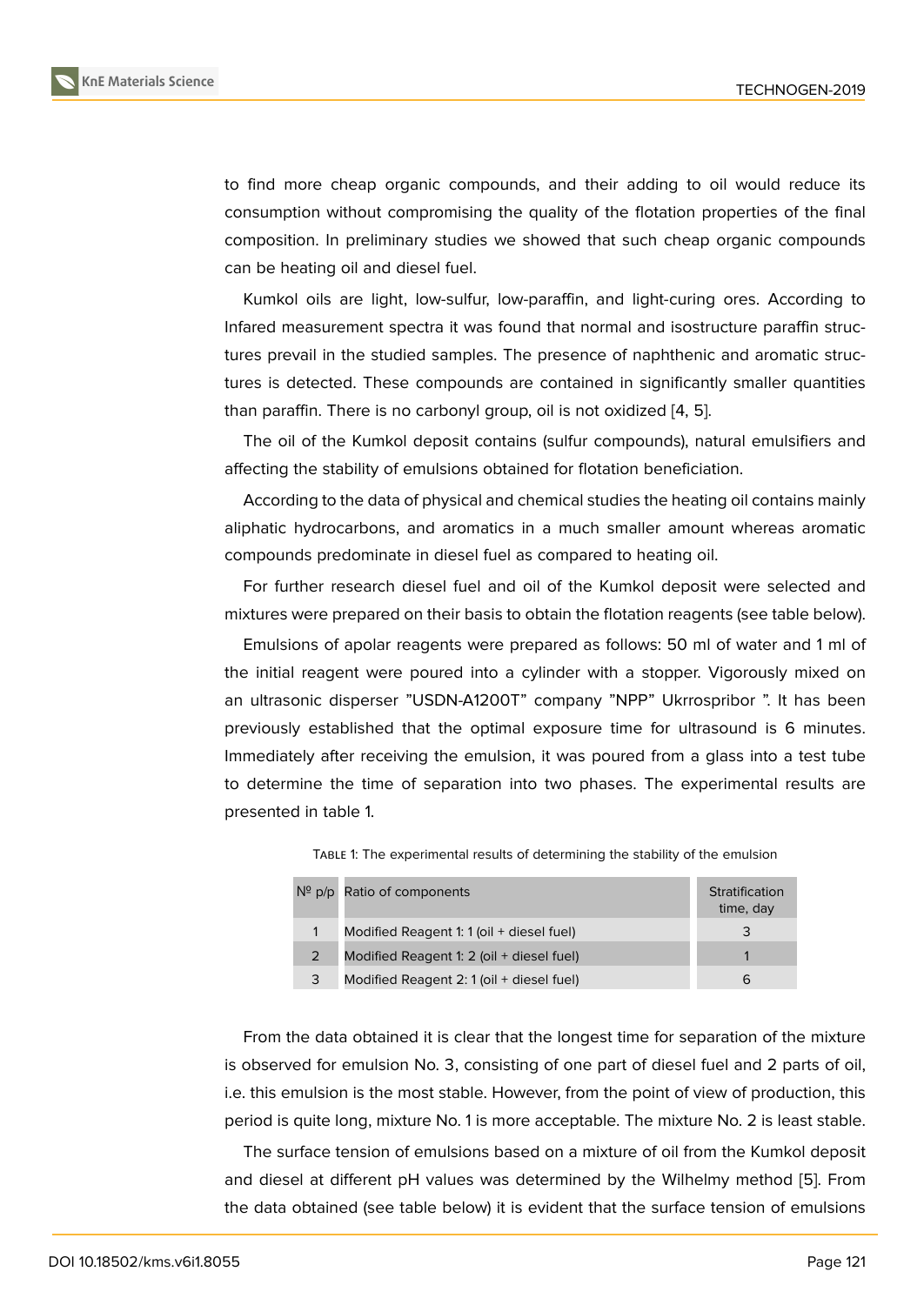

| Nº<br>p/p      | pH value  | Concentration<br>of emulsions, C<br>% | The ratio of the mixture of oil and diesel fuel, $\sigma$ , mN / m |                    |                |  |  |
|----------------|-----------|---------------------------------------|--------------------------------------------------------------------|--------------------|----------------|--|--|
|                |           |                                       | 1:1                                                                | 1:2                | 2:1            |  |  |
|                | pH – 6,0  | 0,5<br>1,0<br>1,5                     | 56<br>68<br>67                                                     | 51<br>63,5<br>63,5 | 48<br>60<br>65 |  |  |
| $\overline{2}$ | pH – 8,0  | 0,5<br>1,0<br>1,5                     | 55<br>69<br>70                                                     | 52<br>66<br>63     | 42<br>58<br>62 |  |  |
| 3              | pH - 10,0 | 0,5<br>1,0<br>1,5                     | 54<br>68<br>69                                                     | 58<br>66<br>68     | 48<br>63<br>67 |  |  |

TABLE 2: Surface tension value

TABLE 3: Closed cycle copper-molybdenum ore flotation results

| <b>Product Name</b> | Output, %<br>Content% |       |           | Extraction% |       | <b>Note</b>                                                        |
|---------------------|-----------------------|-------|-----------|-------------|-------|--------------------------------------------------------------------|
|                     |                       | Mo    | <b>Cu</b> | <b>Mo</b>   | Cu    |                                                                    |
| Cu concentrate      | 0.23                  | 0.6   | 20.0      | 5.53        | 63.25 | Basic technology<br>(with kerosene) - 150<br>gram/tonna            |
| Mo concentrate      | 0.056                 | 35.0  | 5.0       | 78.50       | 3.85  |                                                                    |
| Tails               | 99.714                | 0.004 | 0.024     | 15.97       | 32.90 |                                                                    |
| Ore                 | 100                   | 0.025 | 0.073     | 100         | 100   |                                                                    |
| Cu concentrate      | 0.22                  | 0.53  | 21.0      | 4.96        | 63.23 | Modified Reagent 1: 1<br>(oil + diesel fuel) $-$<br>125 gram/tonna |
| Mo concentrate      | 0.054                 | 35.8  | 3.6       | 82.31       | 2.66  |                                                                    |
| Tails               | 99.726                | 0.003 | 0.025     | 12.73       | 34.11 |                                                                    |
| Ore                 | 100                   | 0.023 | 0.073     | 100         | 100   |                                                                    |

based on oil and diesel fuel, taken in a ratio of 2: 1, is lower compared to 1: 2 and 1: 1 at all pH values. With an increase in the concentration of modified flotation reagents in the emulsion, the surface tension also increases, and with an increase in pH, on the contrary, it decreases. The latter can be explained by the fact that the molecules of the tested emulsions lose their activity due to the deterioration of their dissociation in an alkaline medium.

Thus the results of surface tension measurements showed that the emulsion with a reagent ratio of 1: 1 and a concentration of 1% at a pH of 8.0 has the highest surface activity at the "liquid – gas" interface.

The enlarged laboratory tests of the technology for the selection of collective coppermolybdenum concentrate using a modified reagent MF were carried out. The testing technology included the grinding of initial ore to a particle size of 65% of the class -0.074 mm, collective flotation to produce coarse copper-molybdenum concentrate,